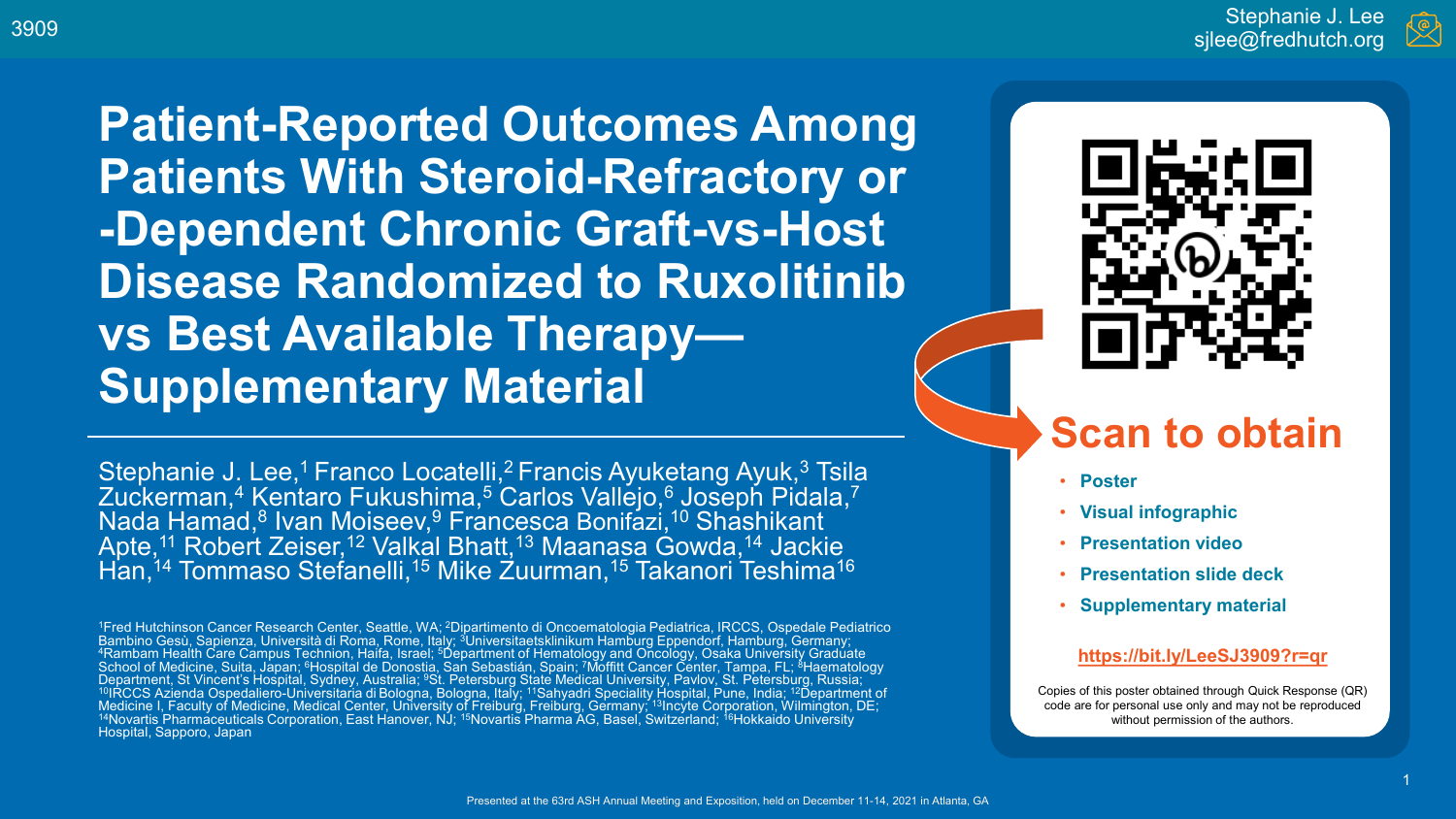## **Methods—Study Design**



- **Primary endpoint**: ORR (complete response + partial response) at week 24 using NIH consensus criteria for response
- **Key secondary endpoints**
	- Failure-free survival
	- Modified Lee symptom scale response at week 24 (≥7-point reduction from baseline in the summary symptom)
- **Other endpoints:** additional PROs (FACT-BMT, EQ-5D-5L, PGIS, PGIC) collected at baseline and every 4 weeks through week 24 or until treatment failure or discontinuation from the main study period

Zeiser, et al. N Engl J Med. 2021;385:228-238. BAT, best available therapy; BID, twice daily; C, cycle; cGVHD, chronic graft-versus-host disease; CNI, calcineurin inhibitor; CR, complete response; D, day; EOT, end of treat period; FFS, failure-free survival; mLSS, modified Lee Symptom Scale; NRM, nonrelapse mortality; ORR, overall response rate; PR, partial response; RUX, ruxolitinib; SR, steroid refractory/dependent. <sup>a</sup> Or prednisone equi sirolimus, infliximab, rituximab, pentostatin, imatinib, or ibrutinib. <sup>d</sup> RUX tapering was permitted after C7D1 for responding patients. <sup>e</sup> On or after C7D1, patients randomized to BAT who progressed, had a mixed or unch response, developed toxicity to BAT, or experienced a cGVHD flare were allowed to cross over from BAT to ruxolitinib.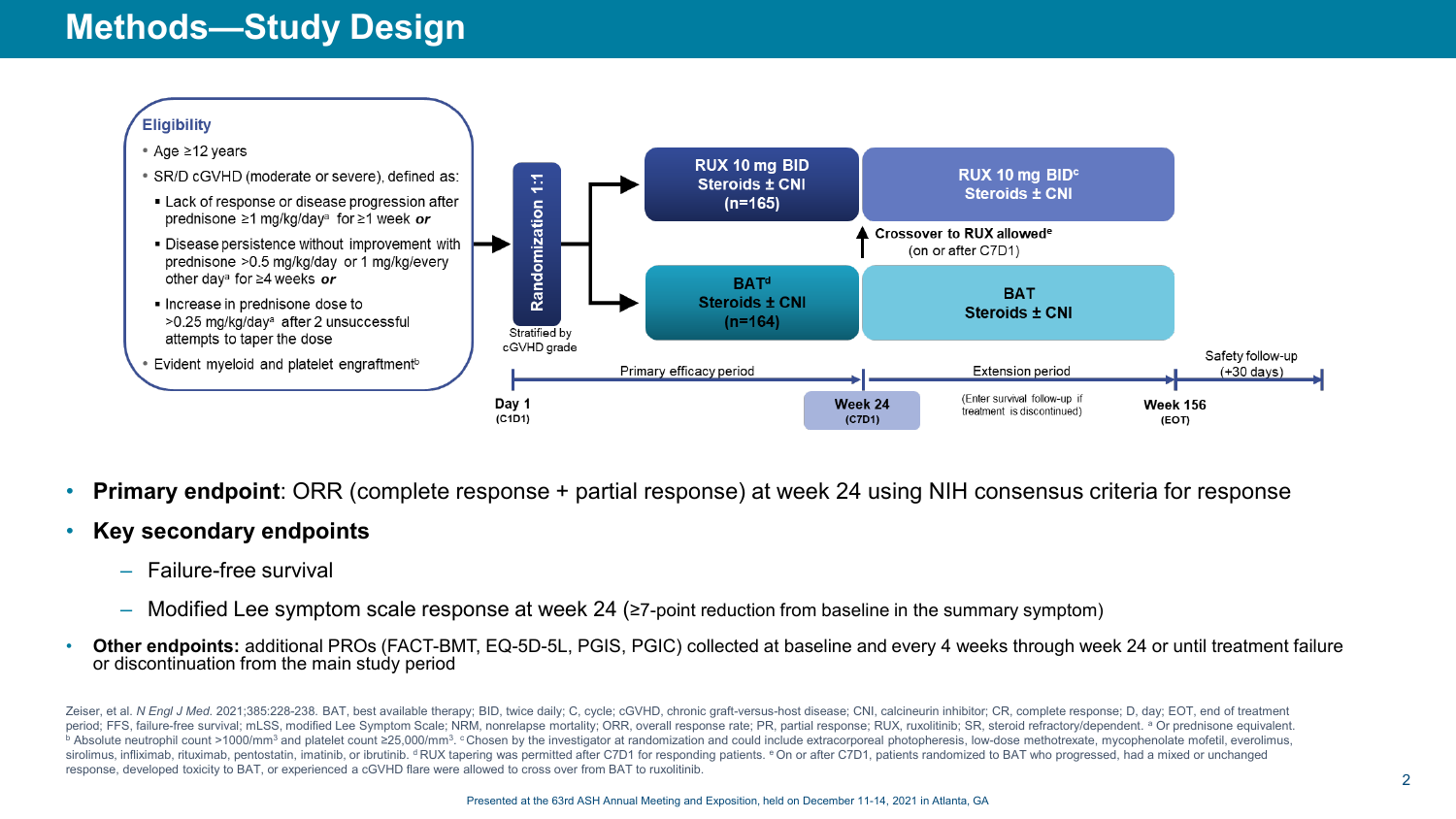#### **Baseline Characteristics**

| <b>Variable</b>                                      | <b>Ruxolitinib (N=165)</b>  | <b>BAT (N=164)</b>            |
|------------------------------------------------------|-----------------------------|-------------------------------|
| Age, median (range), years                           | 49.0 (13.0-73.0)            | 50.0 (12.0-76.0)              |
| Female, n (%)                                        | 56 (33.9)                   | 72 (43.9)                     |
| Prior aGVHD, n (%)                                   | 92(55.8)                    | 88 (53.7)                     |
| cGVHD severity, n (%) <sup>a</sup>                   |                             |                               |
| Mild                                                 | 1(0.6)                      | 1(0.6)                        |
| Moderate                                             | 67 (40.6)                   | 74 (45.1)                     |
| Severe                                               | 97(58.8)                    | 89 (54.3)                     |
| Total mLSS score, median (range)                     | 18.67 (0-79.6) <sup>b</sup> | 18.54 (0.7-54.4) <sup>c</sup> |
| Baseline mLSS score <7, n (%)                        | 23(13.9)                    | 19(11.6)                      |
| Donor type, $n$ (%) <sup>b</sup>                     |                             |                               |
| Related/unrelated                                    | 91 (54.5)/76 (45.5)         | 87 (52.1)/80 (47.9)           |
| Prior systemic therapy for cGVHD, n (%) <sup>c</sup> |                             |                               |
| Glucocorticoid only                                  | 70 (42.4)                   | 81 (49.4)                     |
| Glucocorticoid + CNI                                 | 68 (41.2)                   | 69 (42.1)                     |
| Glucocorticoid + CNI + other systemic therapy        | 10(6.1)                     | 4(2.4)                        |
| Glucocorticoid + other systemic therapy              | 14(8.5)                     | 9(5.5)                        |
| <b>Missing</b>                                       | 3(1.8)                      | 1(0.6)                        |
| T-cell depletion, n (%)                              | 22(13.2)                    | 16(9.6)                       |
| Organ involvement, n (%)                             |                             |                               |
| Mouth                                                | 97(58.8)                    | 103(62.8)                     |
| GI                                                   | 39(23.6)                    | 36(22.0)                      |
| Lung                                                 | 74 (44.8)                   | 67 (40.9)                     |
| Eyes                                                 | 97(58.8)                    | 92(56.1)                      |
| Joints and fascia                                    | 48 (29.1)                   | 42 (25.6)                     |
| Liver                                                | 42(25.5)                    | 40(24.4)                      |
| <b>Skin</b>                                          | 121(73.3)                   | 113 (68.9)                    |
| <b>Genital tract</b>                                 | 14(8.5)                     | 17(10.4)                      |
| <b>Missing</b>                                       | $\boldsymbol{0}$            | 1(0.6)                        |

aGVHD, acute graft-vs-host disease; BAT, best-available therapy; cGVHD, chronic graft-vs-host disease; CNI, calcineurin inhibitor; GI, gastrointestinal; mLSS, modified Lee Symptom Score. a Severity was graded according to National Institutes of Health consensus staging criteria at screening. Enrollment of patients with mild cGVHD was considered a protocol deviation. b n=149. c n=141.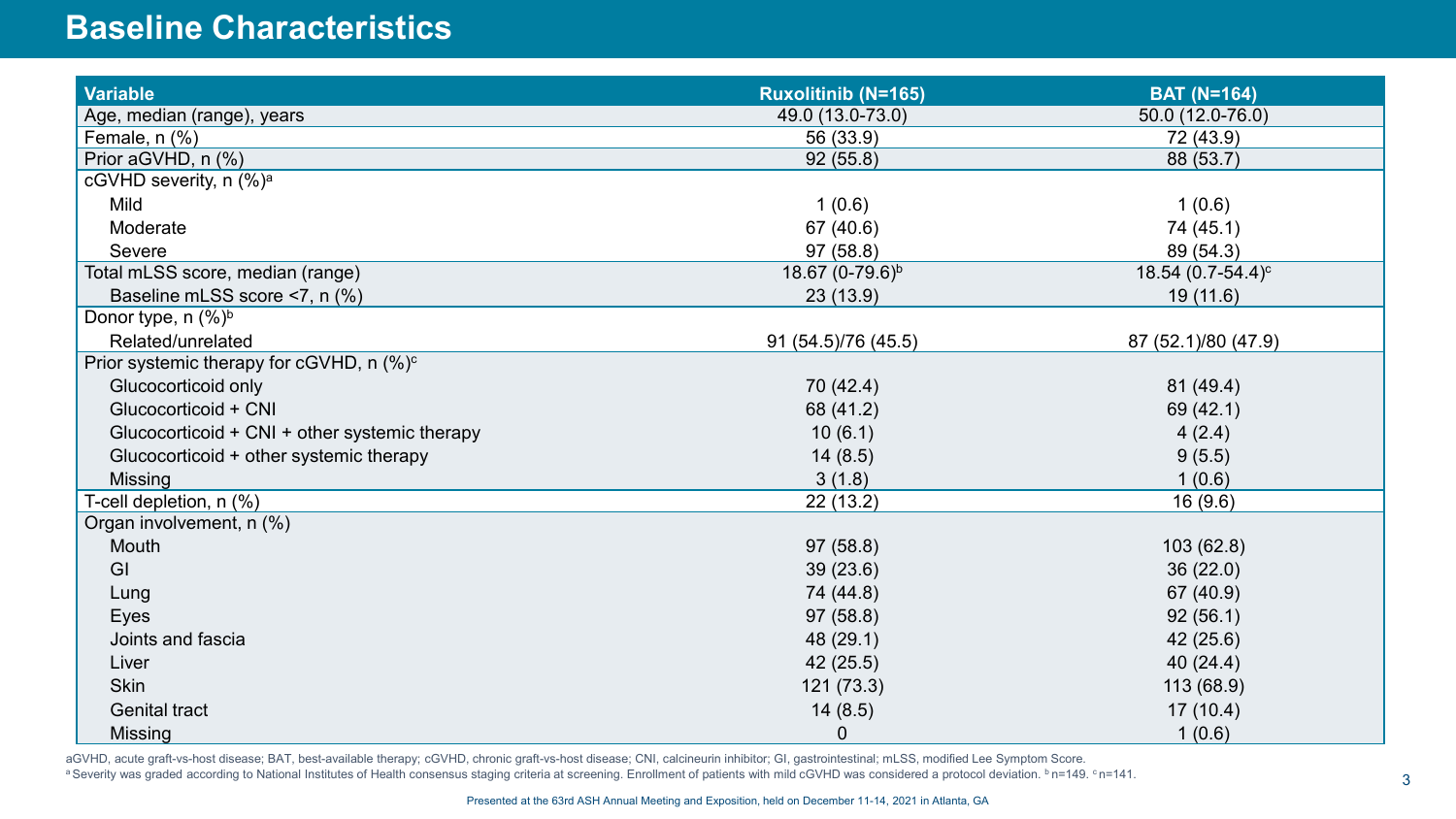

BAT, best available therapy; BL, baseline; FACT-BMT, Functional Assessment of Cancer Therapy-Bone Marrow Transplantation; RUX, ruxolitinib. an is the number of patients with observation at both baseline and week 24. Adjusted means and CIs are from a mixed linear repeated measures model that includes treatment, visit, treatment × visit, stratification factors, and baseline 5-level EQ-5D index score as fixed effects, and patient as random effect. The correlation of repeated measures within a patient is estimated with an unstructured covariance matrix.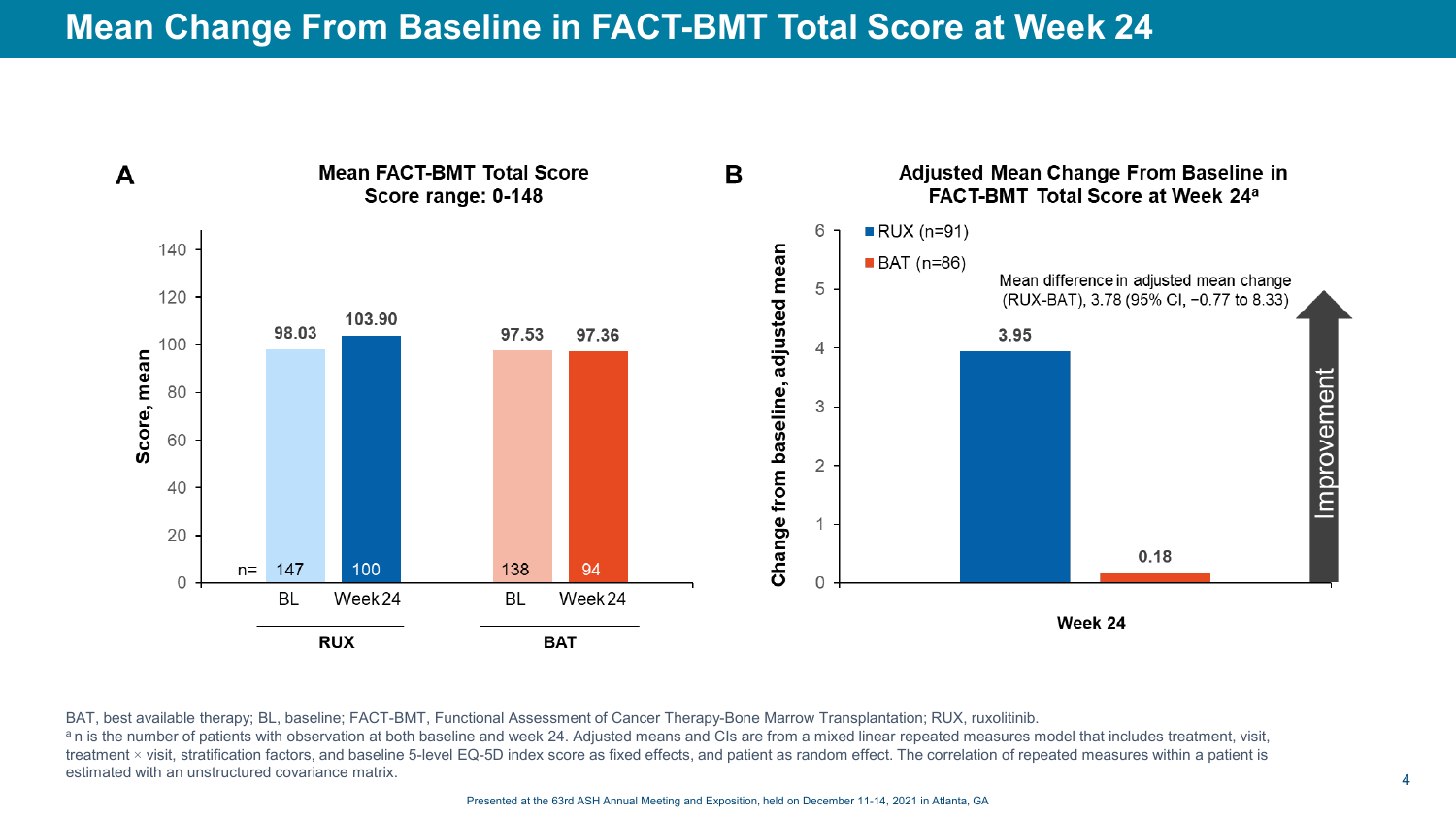### **Mean EQ-5D-5L Index Score at Baseline and Week 24**



BAT, best-available therapy; BL, baseline; EQ-5D-5L, 5-level EQ-5D; RUX, ruxolitinib; VAS, visual analog scale.

an is the number of patients with observation at both baseline and week 24. Adjusted means and CIs are from a mixed linear repeated measures model that includes treatment, visit, treatment × visit, stratification factors, and baseline 5-level EQ-5D index score as fixed effects, and patient as random effect. The correlation of repeated measures within a patient is estimated with an unstructured covariance matrix.